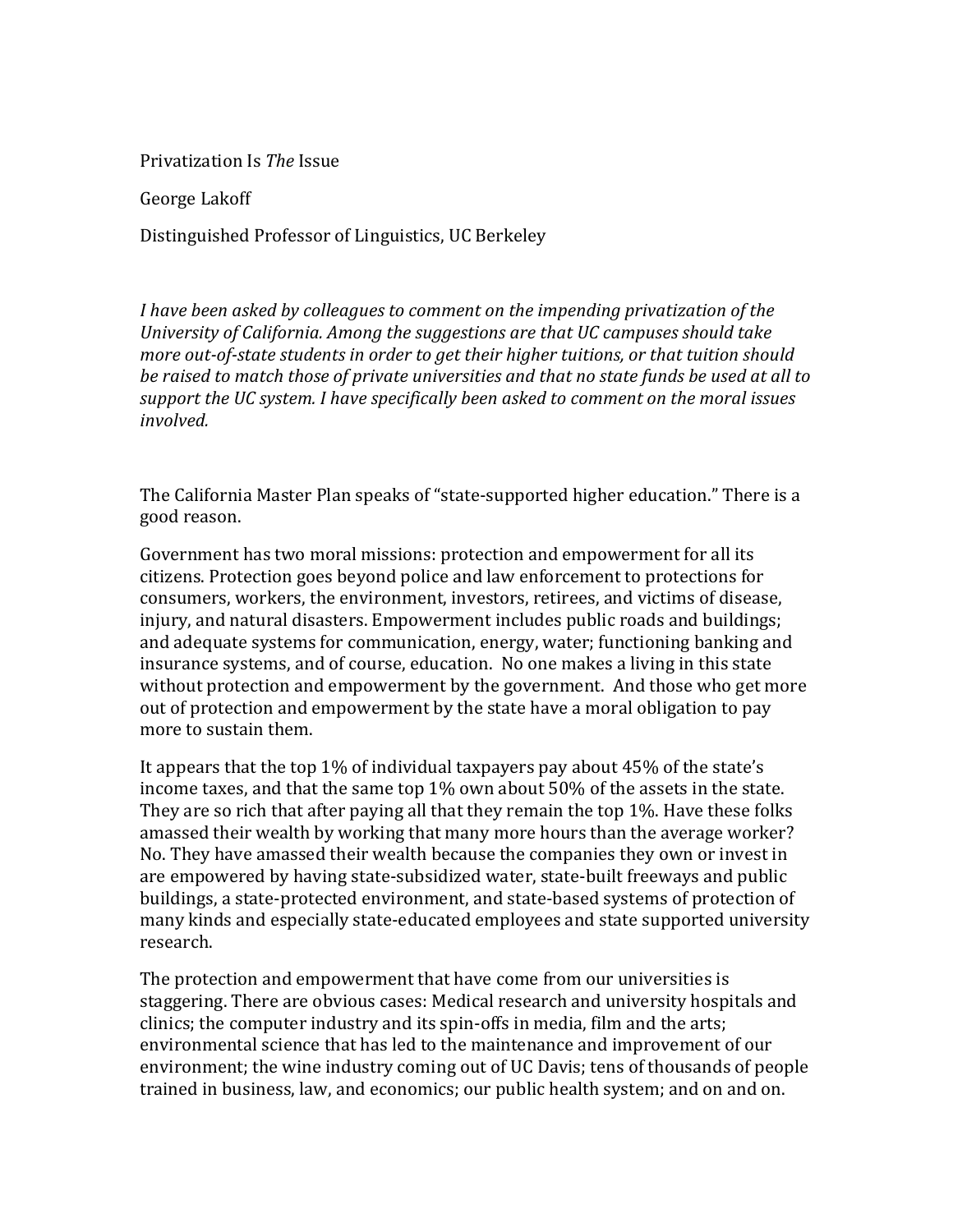The university is lot more than an economic engine: it is a quality of life engine. And when it is truly public, it is a moral engine.

And it is especially a moral engine because it *educates* millions of Californians. Education is about more than making money. It is about coming to know the world, about learning to think critically, and about developing the capacity to create new knowledge, new social institutions, and new kinds of businesses. It is about each of millions of people becoming more of what they can be. That is the real promise of California. It is our system of higher education that delivers on that promise.

The reason that the Master Plan designates "state-supported higher education" is that higher education contributes a disproportionate amount to the protection and empowerment both of individuals and of corporations, and to the creation of a California civilization.

All discussion of moral issues must start there, with the systemic and moral effects of higher education.

From this perspective, the university-as-factory metaphor is not only inaccurate, but is immoral. It is both because it hides all that — all of what public universities are about.

The university-as-factory metaphor sees the university as a factory producing educations in the abstract and selling them to students and/or their parents. All discussion of raising tuition or taking more out-of-state students who pay more tuition is based on that metaphor. The central argument is that students (or their parents) should be paying what the product is worth, economically, over a lifetime, and that they shouldn't be complaining about fee raises because they're getting a relatively good deal.

The factory metaphor misses almost everything. It obviously misses the enormous contribution to the economy of the state as a whole. But it also misses all the other forms of protection and empowerment, as well as shaping California civilization.

The factory metaphor even misses on its own terms; it misses vital economic truths. Yes, if you have a university education, you have the opportunity to make more, perhaps more than a million dollars more over a lifetime, than if you don't. But that also means you will pay a lot more taxes to the state, and the company you work for will make more money. Imagine taking all the extra money that the UC and CSU graduates make for themselves and their companies, and estimating how much more they pay in taxes than if they hadn't gotten a higher education. Now imagine taking all that money that came from a state-supported higher education and using it to support higher education. I suspect there would be no budget shortfall in the universities and a lot left over in profit for everyone. That is what the Economic Engine metaphor claims, namely, that the knowledge and innovation coming from graduates of state-supported universities create far more wealth in the state than the educations cost.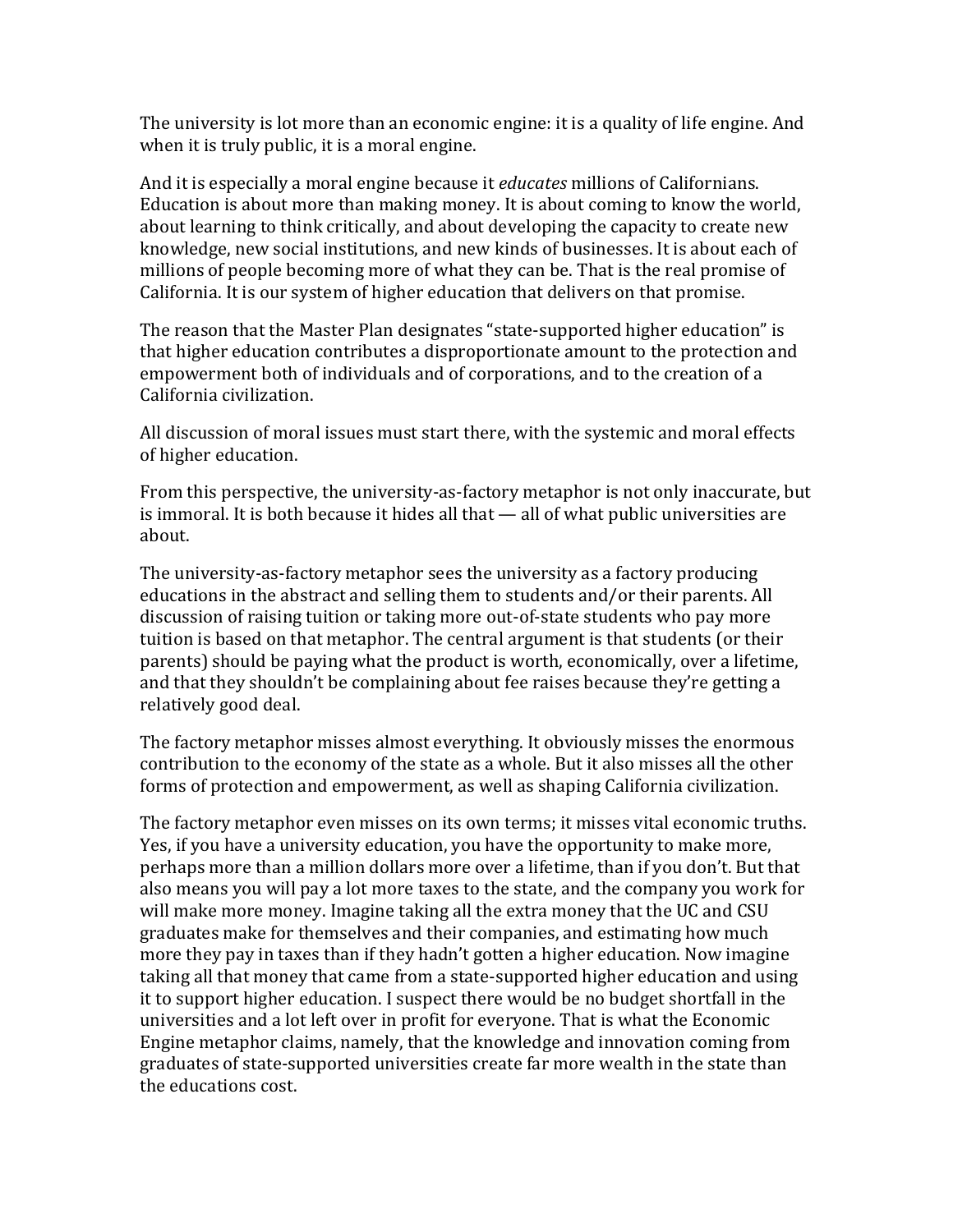How you look at public higher education is not just a matter of facts and figures, because the question is, which facts and figures do you count? Professor Stan Glantz of UCSF puts the question as one of ideology:

*Should higher education be treated as a public good (as envisioned in the Master Plan for Higher Education) or should it be viewed as a private good to be paid for by its customers (students and their families) and voluntary private donors?*

The moral issue at stake here is not just about higher education. The issues being played out at the University of California are ultimately the same moral issues being played out on the national stage, on health care, on the environment, on the economy, on foreign policy, and in just about every other issue area. The questions are large. Is Democracy, as President Obama has said, based ultimately on empathy, on citizens caring about one another? Yes, he says, that is why we have principles like freedom and fairness for all, not just the rich and powerful — because we care about our fellow citizens. That is why government has the moral missions of protection and empowerment for all, equally.

But not everyone agrees, especially radical conservatives like Governor Schwarzenegger and many Republican legislators. They ignore the fact that no one makes it on his or her own — without protection and empowerment by the government. They think they did it all themselves and that everyone else should, that no one should pay for anyone else – for anyone else's health care, for anyone else's education. And they forget that we have all been paying for the roads they use, the energy grid they use, the educated workers they use, the California wines they drink, the public health services they depend on, the courts they depend on, the research that makes their profits rise, and much, much more.

The privatization issue goes well beyond public education. It is about whether we have a democracy that works for the common good, or a plutocracy that privileges the wealthy and powerful. Privatizing the world's greatest public university is a giant step away from democracy.

What is especially scary is that many in the UC administration appear willing to go along with privatization, assuming it is inevitable. The attitude seems to be that if we make enough cuts, raise tuition enough, and reduce the number of students, we can still be a great university, though a smaller private one. It is an illusion. Democracy and greatness go hand-in-hand here. Many of our greatest talents were attracted to UC *because* it is a great *public* university. In the process of cutting and plutocracizing the university, that talent will be lost and not replenished for a long time. The administration should be taking every step possible to avoid privatization.

Let me now return to my colleague's moral dilemma about letting in many more out-of-state students. Here is his internal debate:

**Pro:** If we let many more out-of-state students in to get their higher tuition, it will not only provide a short-term fix to the lack of funds, but will also be "a brain